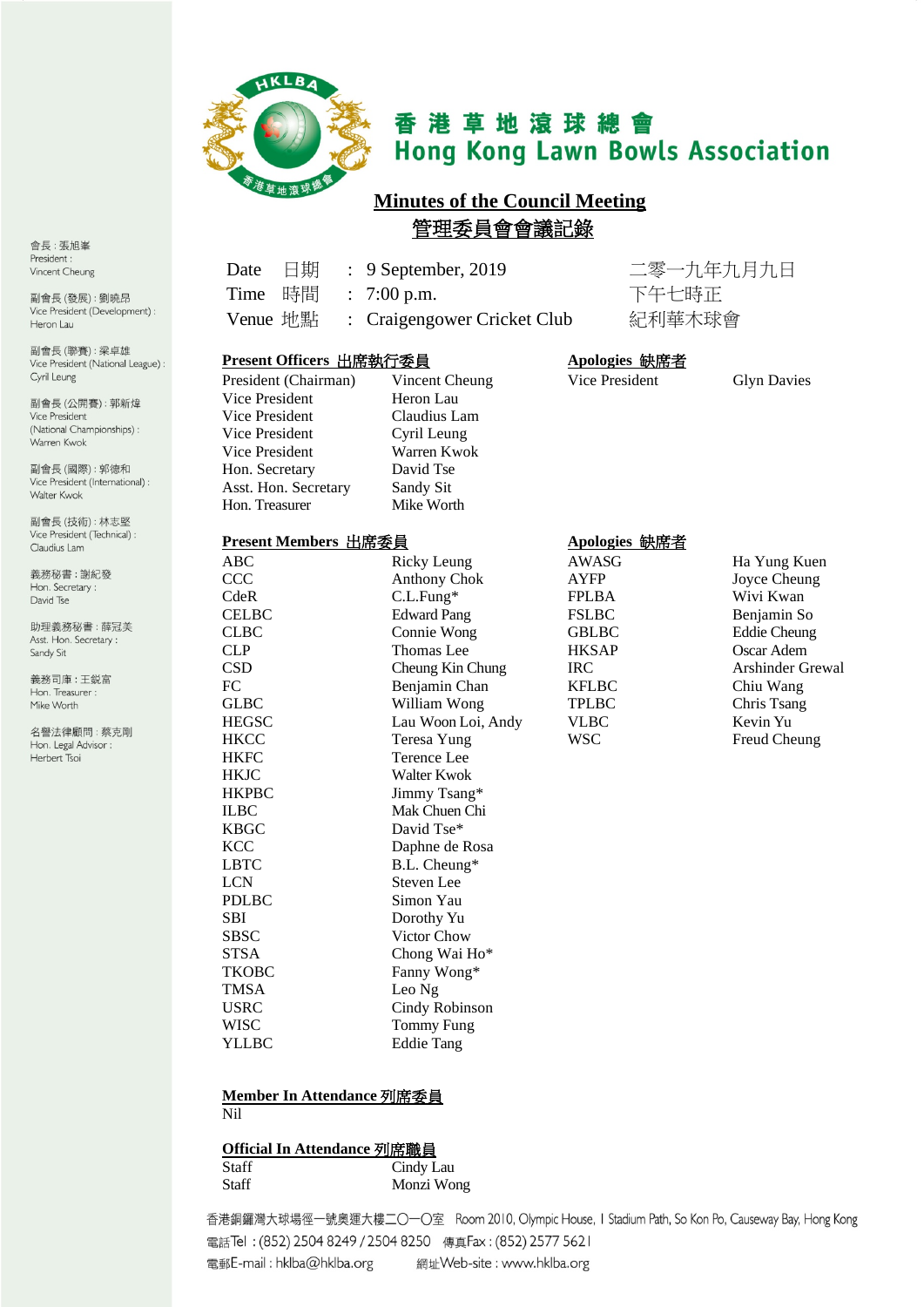#### **1. ACCEPTANCE OF PREVIOUS MINUTES**

The minutes of the council meeting held on 22 July, 2019, having been circulated to all members of the Council of Management, were taken as read, confirmed and approved.

#### **2. MATTERS ARISING**

The Chairman welcomed the new elected Vice President (International) Mr. Walter Kwok.

#### **3. CORRESPONDENCE**

- 3.1 2020 World Championships Date: 27 May – 7 June, 2020 Venue: Gold Coast, Australia Discipline: All Men's and Women's disciplines
	- $\triangleright$  HKLBA would send team to participate in the competition.
- 3.2 China National Lawn Bowls Championship Date: 16 – 20 September, 2019 Venue: Zhuhai, China Disciplines: Men's and Women's Pairs and Mixed Fours
	- $\triangleright$  HKLBA would send team to participate in the competition.
- 3.3 Ultimate Bowls Championship Hong Kong Qualifier Date: 24 November, 2019 and 1 December, 2019 Venue: CdeR Indoor Bowling Green
	- $\triangleright$  SBI applied for sanctioning from HKLBA for the inaugural event. There being no objection received, the Council approved the application.

#### **4. TREASURER'S REPORT**

The Treasurer reported that club debts situation has not improved since the last Council meeting in that a number of clubs were in debts for over ninety days. It has been resolved that entries for national competitions would no longer be accepted from clubs which have outstanding debts for over 120 days.

#### **5. NATIONAL LEAGUE**

- 5.1 League panel ruling
- Two points were deducted from CdeR-B for a bowler playing in two matches, namely M03035 and M03051, on the same fixture date. Two points were awarded to GLBC-A for their loss to the defaulting team.
- The League Panel dismissed a dispute from IRC and upheld its decision to deduct one point from IRC-A for its late response to a postponed match offer.

#### **6. NATIONAL COMPETITION**

6.1 Hong Kong International Bowls Classic 2019 – Singles Qualifying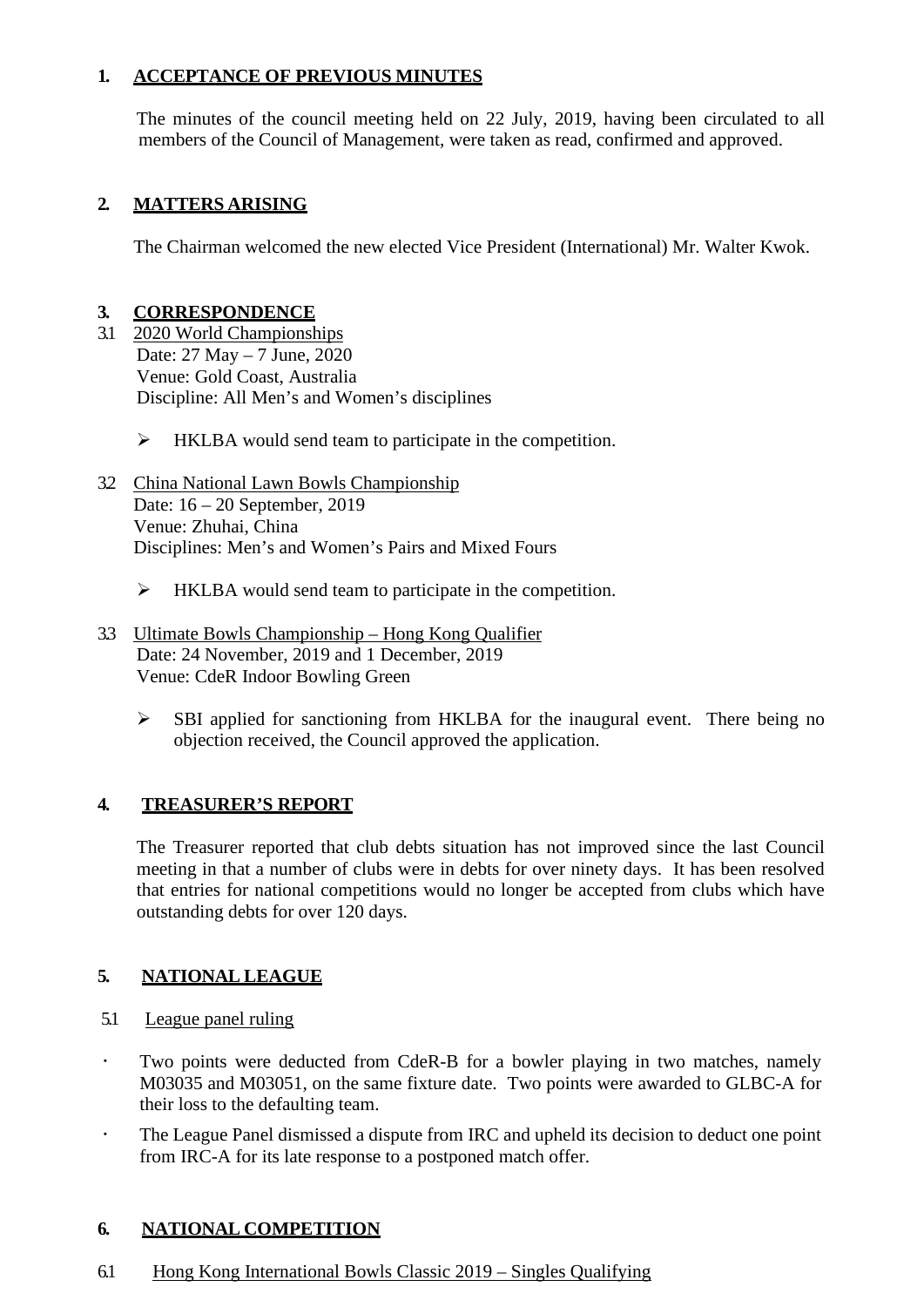All matches were completed on 3, 4 and 11 August, 2019.

#### 6.2 Green Use

Vice President (National Championships) expressed thanks to CCC, CdeR, HKFC, KBGC and KCC for providing rinks for the Classic Singles Qualifying 2019.

6.3 Invitation for hosting the 2019 National Championships Finals Day - Winter Four applications were received, namely from CCC, HKFC, KCC and USRC. USRC was selected to host the finals day. Vice President (National Championships) thanked CCC, HKFC and KCC for their interest.

#### **7. DEVELOPMENT**

- 7.1 Under 25 Singles Championships 2019 would be held on 24 November and 29 December, 2019 at Victoria Park and Kowloon Cricket Club respectively. Vice President (Development) thanked KCC for providing rinks for the event. Entry form would be issued in due course.
- 7.2 An overseas exchange programme to Perth, Australia would be organized for 24 30 January, 2020. A group of 12 youth team members would be selected for participation. Three officials would be travelling with the group.

## **8. TECHNICAL**

#### 8.1 Meeting with Hong Kong Paralympic Committee & Sports Association for the Physically Disabled

It has been agreed with HKSAP that wheelchairs to be used at public greens should conform to the specifications which would not cause damage to the green and that electric wheelchairs would no longer be allowed. HKLBA would advise LCSD to enforce the agreed restrictions for wheelchairs once details are received from HKPC&SAP.

8.2 SLY Lockers Arrangement

In discussion with LCSD, the lockers were still in progress and LCSD would inform HKLBA to allocate the lockers to the clubs. But LCSD informed one of the affiliated clubs STSA was District Sports Associations and she would have more preference on the lockers and storage area.

8.3 The Three Generations Lawn Bowls Competition The competition was successfully completed thanks to the support of the participants. HKLBA would consider to expand the event to accommodate more teams next year.

#### **9. INTERNATIONAL**

- 9.1 Hong Kong China National Team results since the last Council meeting are as follows:
	- Event Name: Lion City Cup International Lawn Bowls Championship 2019 Date: 18-21 July, 2019 Venue: Singapore Result: Champion in Plate Section
	- Event Name: Asia Lawn Bowls Open Date: 24-31 August, 2019 Venue: Zhejiang, China Results: Champion in Women's Pairs, 1st Runners-up in Women's Singles and 2nd Runners-up in Men's Singles